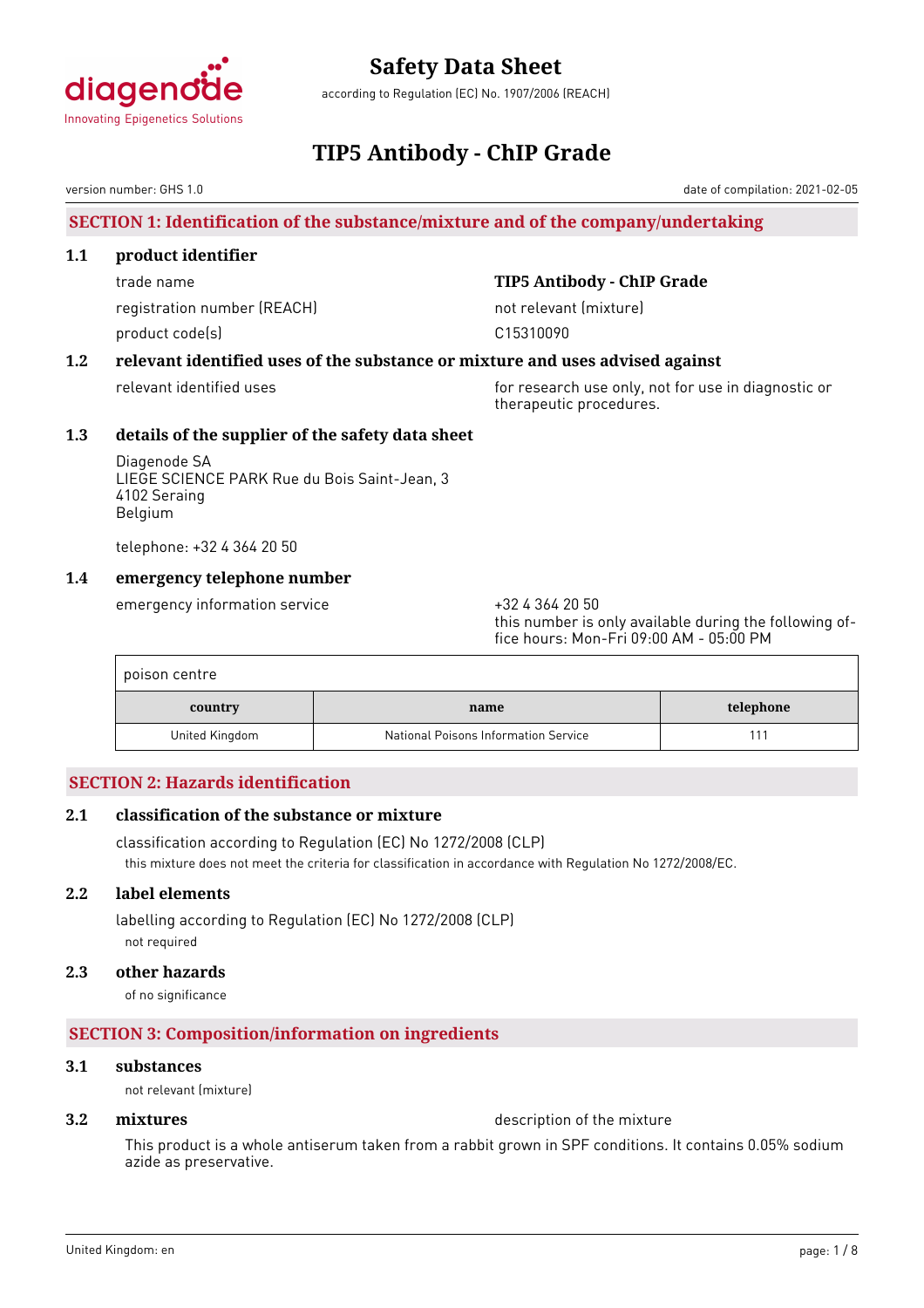

according to Regulation (EC) No. 1907/2006 (REACH)

# **TIP5 Antibody - ChIP Grade**

version number: GHS 1.0 date of compilation: 2021-02-05

### **SECTION 4: First aid measures**

#### **4.1 description of first aid measures**

#### general notes

do not leave affected person unattended. remove victim out of the danger area. keep affected person warm, still and covered. take off immediately all contaminated clothing. in all cases of doubt, or when symptoms persist, seek medical advice. in case of unconsciousness place person in the recovery position. Never give anything by mouth.

#### following inhalation

if breathing is irregular or stopped, immediately seek medical assistance and start first aid actions. provide fresh air.

#### following skin contact

wash with plenty of soap and water.

#### following eye contact

remove contact lenses, if present and easy to do. Continue rinsing. irrigate copiously with clean, fresh water for at least 10 minutes, holding the eyelids apart.

#### following ingestion

rinse mouth with water (only if the person is conscious). do NOT induce vomiting.

#### **4.2 most important symptoms and effects, both acute and delayed**

symptoms and effects are not known to date.

#### **4.3 indication of any immediate medical attention and special treatment needed**

none

# **SECTION 5: Firefighting measures**

#### **5.1 extinguishing media**

suitable extinguishing media water spray, BC-powder, carbon dioxide (CO2)

unsuitable extinguishing media water jet

#### **5.2 special hazards arising from the substance or mixture**

hazardous combustion products

nitrogen oxides (NOx)

#### **5.3 advice for firefighters**

in case of fire and/or explosion do not breathe fumes. co-ordinate firefighting measures to the fire surroundings. do not allow firefighting water to enter drains or water courses. collect contaminated firefighting water separately. fight fire with normal precautions from a reasonable distance.

#### **SECTION 6: Accidental release measures**

#### **6.1 personal precautions, protective equipment and emergency procedures**

for non-emergency personnel

remove persons to safety.

for emergency responders

wear breathing apparatus if exposed to vapours/dust/spray/gases.

### **6.2 environmental precautions**

keep away from drains, surface and ground water. retain contaminated washing water and dispose of it.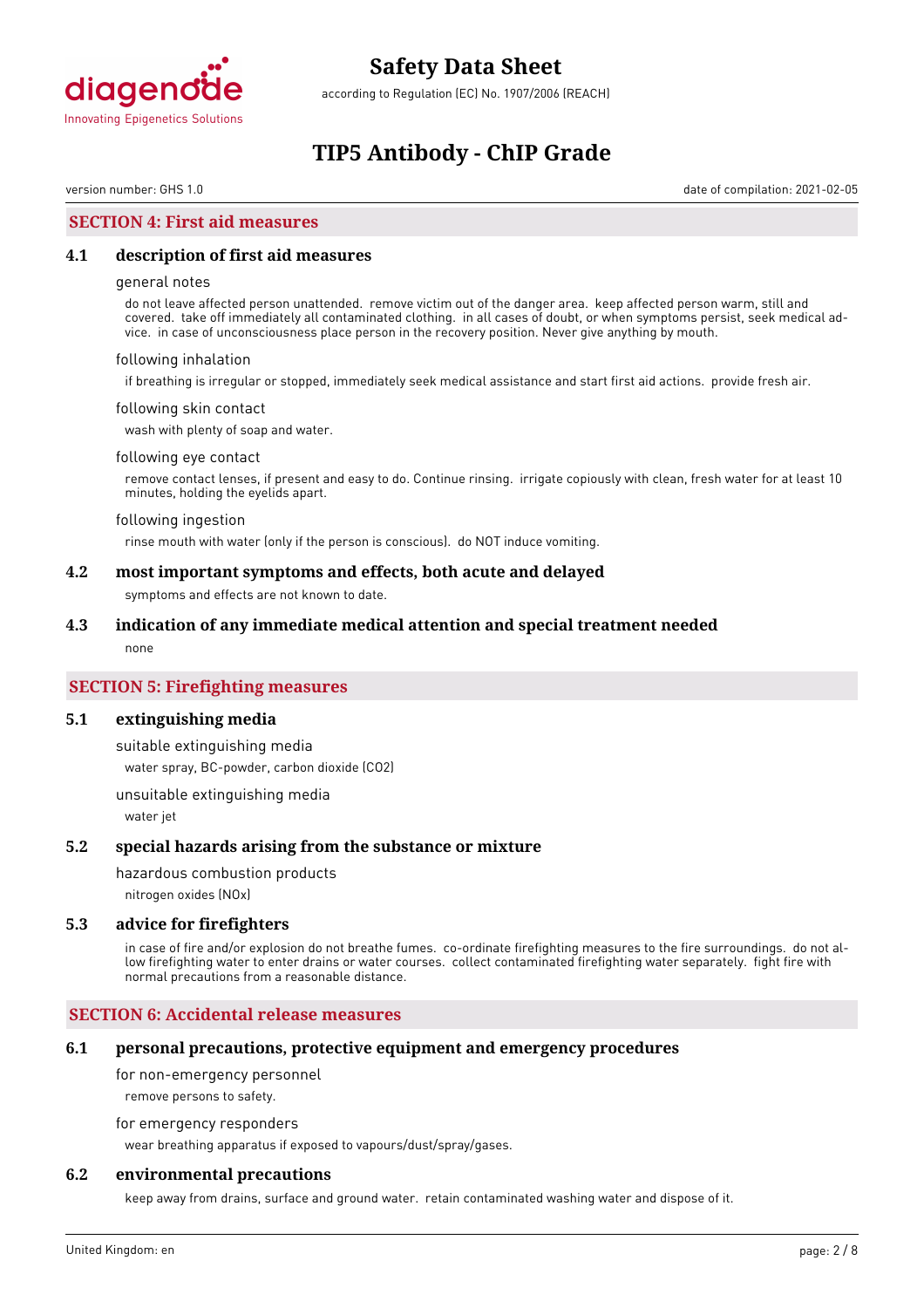

according to Regulation (EC) No. 1907/2006 (REACH)

# **TIP5 Antibody - ChIP Grade**

version number: GHS 1.0 date of compilation: 2021-02-05

## **6.3 methods and material for containment and cleaning up**

advice on how to contain a spill

covering of drains

advice on how to clean up a spill

wipe up with absorbent material (e.g. cloth, fleece). collect spillage: sawdust, kieselgur (diatomite), sand, universal binder

appropriate containment techniques use of adsorbent materials.

other information relating to spills and releases

place in appropriate containers for disposal. ventilate affected area.

#### **6.4 reference to other sections**

hazardous combustion products: see section 5. personal protective equipment: see section 8. incompatible materials: see section 10. disposal considerations: see section 13.

# **SECTION 7: Handling and storage**

### **7.1 precautions for safe handling**

recommendations

- measures to prevent fire as well as aerosol and dust generation use local and general ventilation. use only in well-ventilated areas.

#### advice on general occupational hygiene

wash hands after use. do not eat, drink and smoke in work areas. remove contaminated clothing and protective equipment before entering eating areas. never keep food or drink in the vicinity of chemicals. never place chemicals in containers that are normally used for food or drink. keep away from food, drink and animal feedingstuffs.

#### **7.2 conditions for safe storage, including any incompatibilities**

control of effects

protect against external exposure, such as

frost

### **7.3 specific end use(s)**

see section 16 for a general overview.

#### **SECTION 8: Exposure controls/personal protection**

#### **8.1 control parameters**

this information is not available.

## **8.2 exposure controls**

appropriate engineering controls

general ventilation.

individual protection measures (personal protective equipment)

eye/face protection

wear eye/face protection.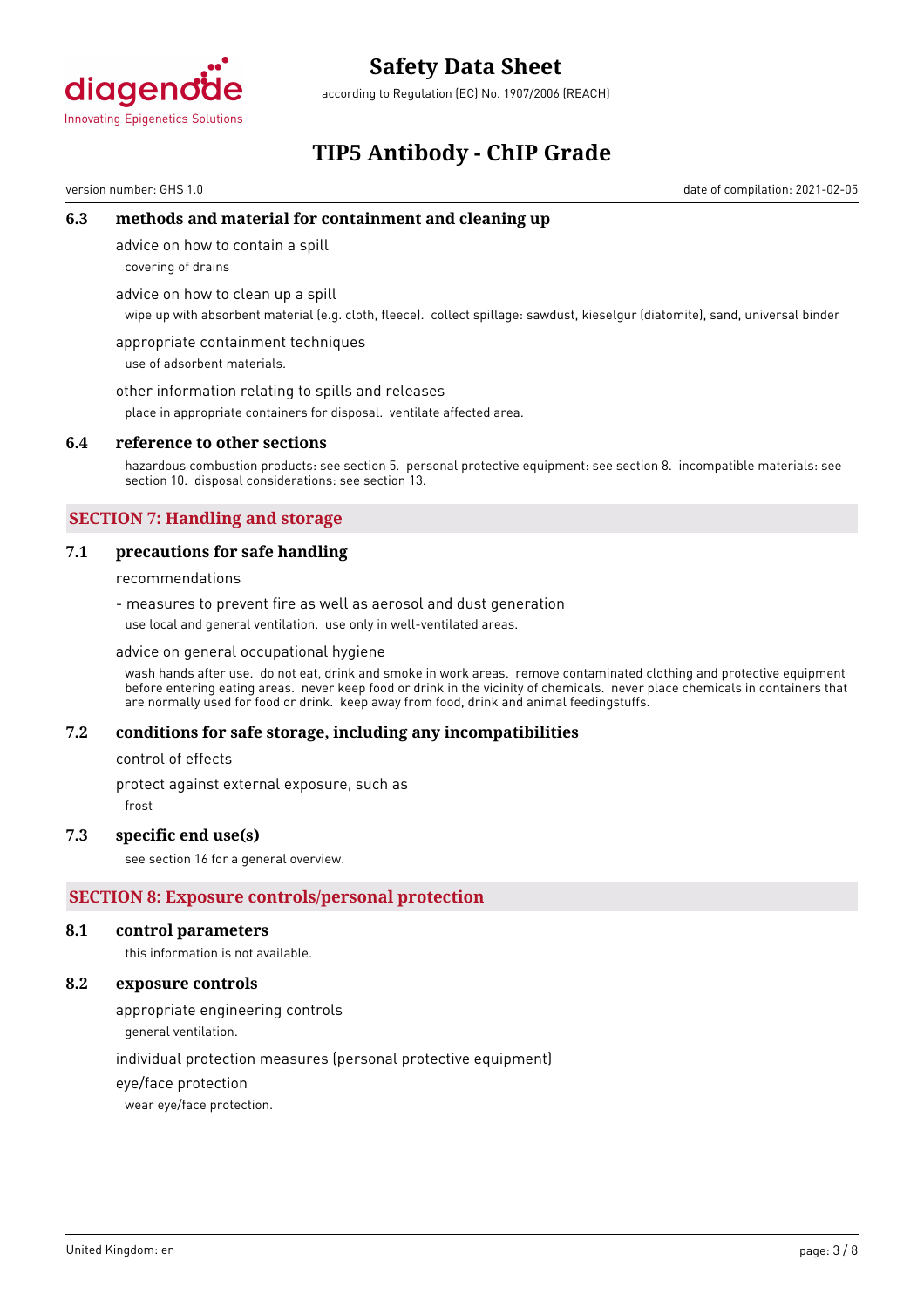

according to Regulation (EC) No. 1907/2006 (REACH)

# **TIP5 Antibody - ChIP Grade**

version number: GHS 1.0 date of compilation: 2021-02-05

- skin protection
- hand protection

wear suitable gloves. chemical protection gloves are suitable, which are tested according to EN 374. check leak-tightness/ impermeability prior to use. in the case of wanting to use the gloves again, clean them before taking off and air them well. for special purposes, it is recommended to check the resistance to chemicals of the protective gloves mentioned above together with the supplier of these gloves.

#### - other protection measures

take recovery periods for skin regeneration. preventive skin protection (barrier creams/ointments) is recommended. wash hands thoroughly after handling.

#### respiratory protection

in case of inadequate ventilation wear respiratory protection.

environmental exposure controls

use appropriate container to avoid environmental contamination. keep away from drains, surface and ground water.

# **SECTION 9: Physical and chemical properties**

#### **9.1 information on basic physical and chemical properties**

| physical state                                              | liquid          |
|-------------------------------------------------------------|-----------------|
| colour                                                      | yellow-orange   |
| odour                                                       | odourless       |
| melting point/freezing point                                | not determined  |
| boiling point or initial boiling point and boiling<br>range | not determined  |
| flammability                                                | non-combustible |
| lower and upper explosion limit                             | not determined  |
| flash point                                                 | not determined  |
| auto-ignition temperature                                   | not determined  |
| decomposition temperature                                   | not relevant    |
| pH (value)                                                  | not determined  |
| kinematic viscosity                                         | not determined  |
| solubility(ies)                                             | not determined  |

#### partition coefficient

| partition coefficient n-octanol/water (log value) | $\mid$ this information is not available |
|---------------------------------------------------|------------------------------------------|
|                                                   |                                          |

| $\sim$<br>$\sim$ nroce<br>$\overline{\phantom{a}}$<br>/apour<br>л.<br>. .<br>___ | nn<br>⊶וי<br>116C<br>.<br>. |
|----------------------------------------------------------------------------------|-----------------------------|
|----------------------------------------------------------------------------------|-----------------------------|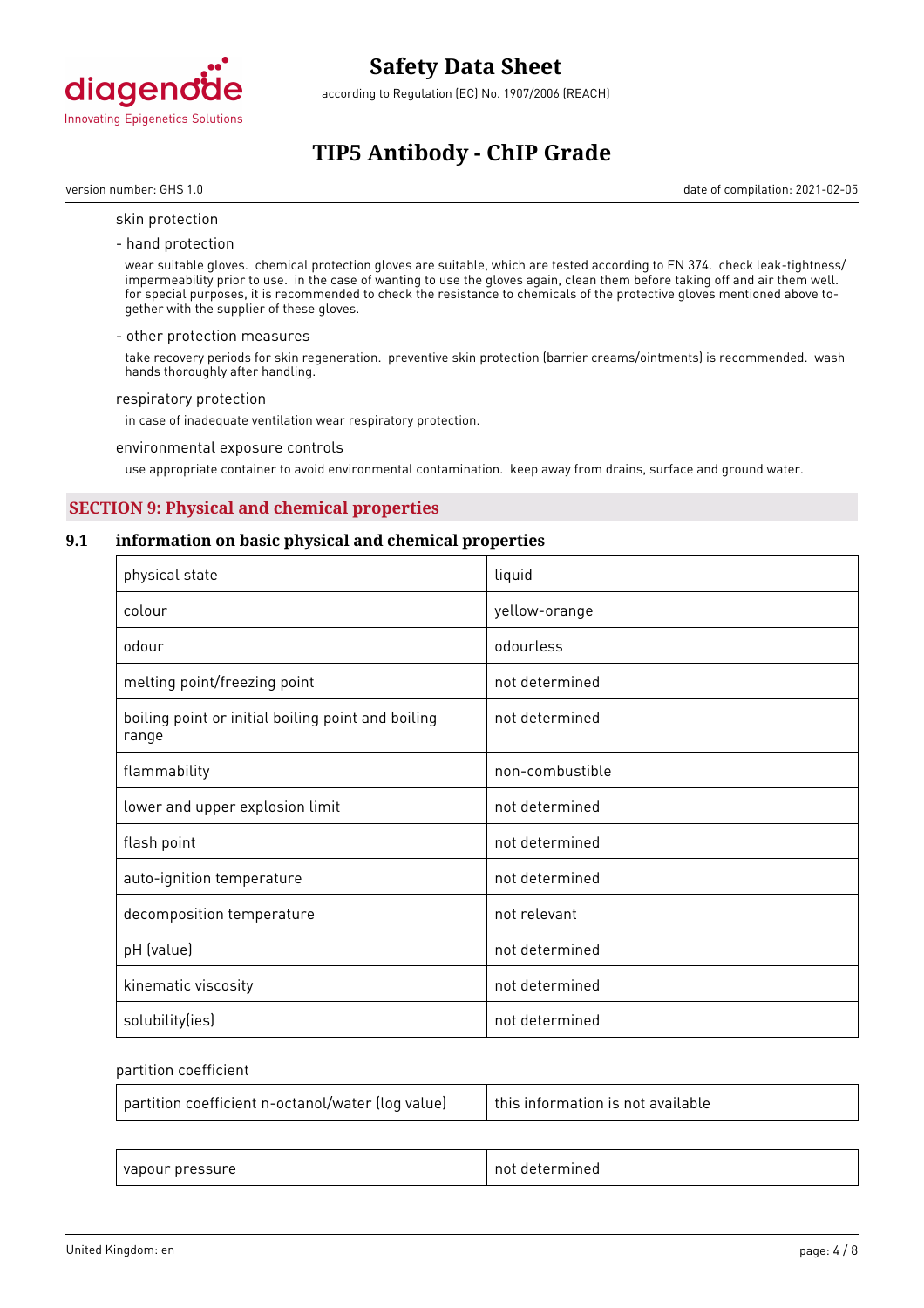

according to Regulation (EC) No. 1907/2006 (REACH)

# **TIP5 Antibody - ChIP Grade**

version number: GHS 1.0 date of compilation: 2021-02-05

density and/or relative density

| neu |
|-----|
|     |

| $ - -$<br>choroctoric<br>$n \cdot n + i \cdot c$<br>. .<br>itics<br>≏<br> | n <sub>0</sub><br>available<br>' ا– ا |
|---------------------------------------------------------------------------|---------------------------------------|
|---------------------------------------------------------------------------|---------------------------------------|

# **9.2 other information**

| $^\text{\tiny{l}}$ information with regard to physical hazard classes $^\text{\tiny{l}}$ | hazard classes acc. to GHS (physical hazards): not<br>relevant |
|------------------------------------------------------------------------------------------|----------------------------------------------------------------|
| other safety characteristics                                                             | $\mathop{\mathsf{I}}$ there is no additional information       |

# **SECTION 10: Stability and reactivity**

#### **10.1 reactivity**

concerning incompatibility: see below "Conditions to avoid" and "Incompatible materials".

#### **10.2 chemical stability**

the material is stable under normal ambient and anticipated storage and handling conditions of temperature and pressure.

#### **10.3 possibility of hazardous reactions**

no known hazardous reactions.

#### **10.4 conditions to avoid**

there are no specific conditions known which have to be avoided.

#### **10.5 incompatible materials**

there is no additional information.

#### **10.6 hazardous decomposition products**

reasonably anticipated hazardous decomposition products produced as a result of use, storage, spill and heating are not known. hazardous combustion products: see section 5.

# **SECTION 11: Toxicological information**

### **11.1 information on hazard classes as defined in Regulation (EC) No 1272/2008**

test data are not available for the complete mixture.

classification procedure

the method for classification of the mixture is based on ingredients of the mixture (additivity formula).

### **classification according to GHS (1272/2008/EC, CLP)**

this mixture does not meet the criteria for classification in accordance with Regulation No 1272/2008/EC.

acute toxicity

shall not be classified as acutely toxic.

#### skin corrosion/irritation

shall not be classified as corrosive/irritant to skin.

#### serious eye damage/eye irritation

shall not be classified as seriously damaging to the eye or eye irritant.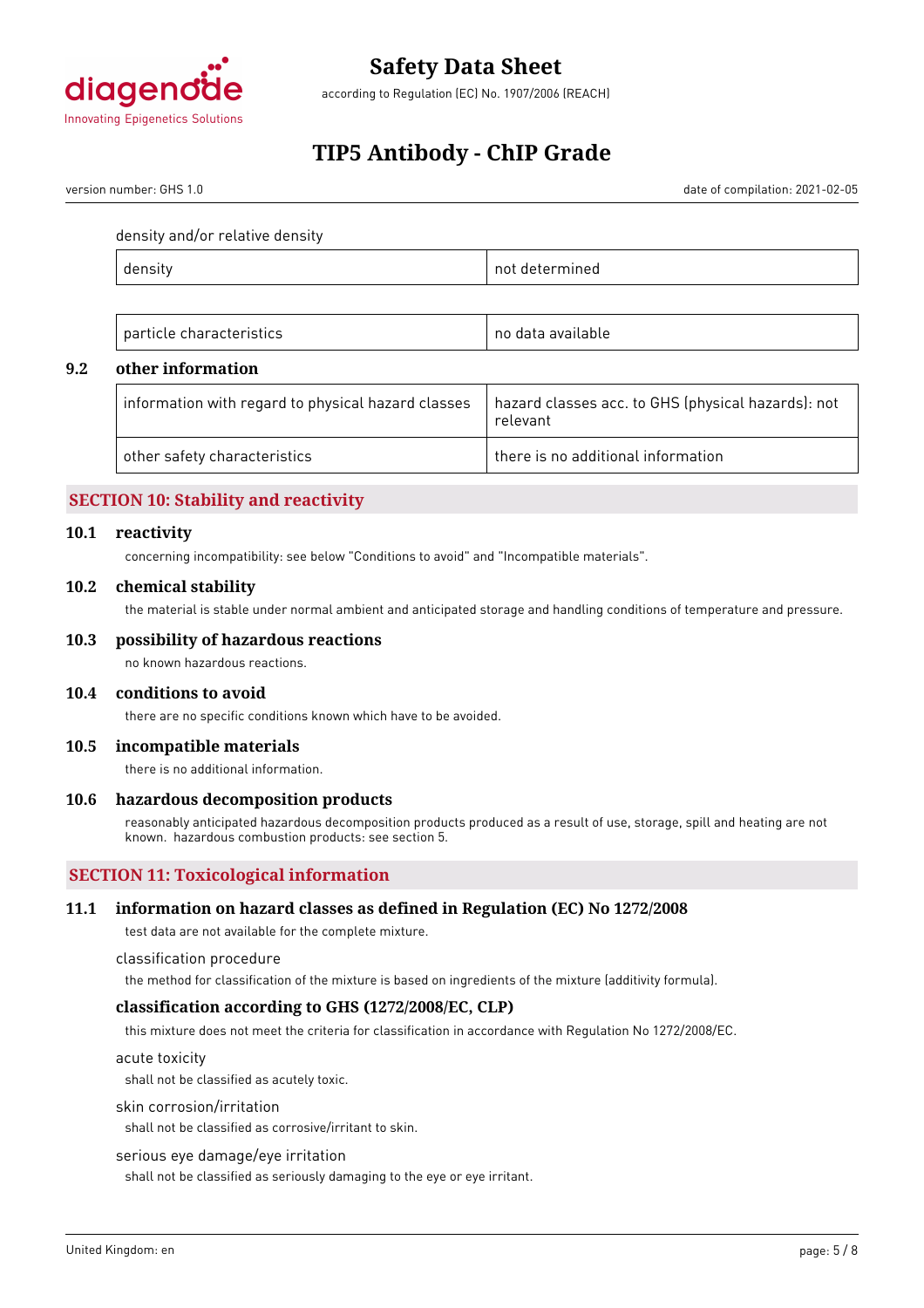

according to Regulation (EC) No. 1907/2006 (REACH)

# **TIP5 Antibody - ChIP Grade**

version number: GHS 1.0 date of compilation: 2021-02-05

respiratory or skin sensitisation

shall not be classified as a respiratory or skin sensitiser.

#### germ cell mutagenicity

shall not be classified as germ cell mutagenic.

#### carcinogenicity

shall not be classified as carcinogenic.

#### reproductive toxicity

shall not be classified as a reproductive toxicant.

#### specific target organ toxicity - single exposure

shall not be classified as a specific target organ toxicant (single exposure).

# specific target organ toxicity - repeated exposure

shall not be classified as a specific target organ toxicant (repeated exposure).

#### aspiration hazard

shall not be classified as presenting an aspiration hazard.

#### **11.2 information on other hazards**

there is no additional information.

### **SECTION 12: Ecological information**

#### **12.1 toxicity**

shall not be classified as hazardous to the aquatic environment.

### **12.2 persistence and degradability**

data are not available.

#### **12.3 bioaccumulative potential**

data are not available.

#### **12.4 mobility in soil**

data are not available.

### **12.5 results of PBT and vPvB assessment**

data are not available.

### **12.6 endocrine disrupting properties**

information on this property is not available.

## **12.7 other adverse effects**

data are not available.

# **SECTION 13: Disposal considerations**

#### **13.1 waste treatment methods**

#### sewage disposal-relevant information

do not empty into drains. avoid release to the environment. Refer to special instructions/safety data sheets. before discharge of the waste water into a municipal waste water treatment facility the product normally needs to be neutralised.

#### waste treatment of containers/packagings

completely emptied packages can be recycled. handle contaminated packages in the same way as the substance itself.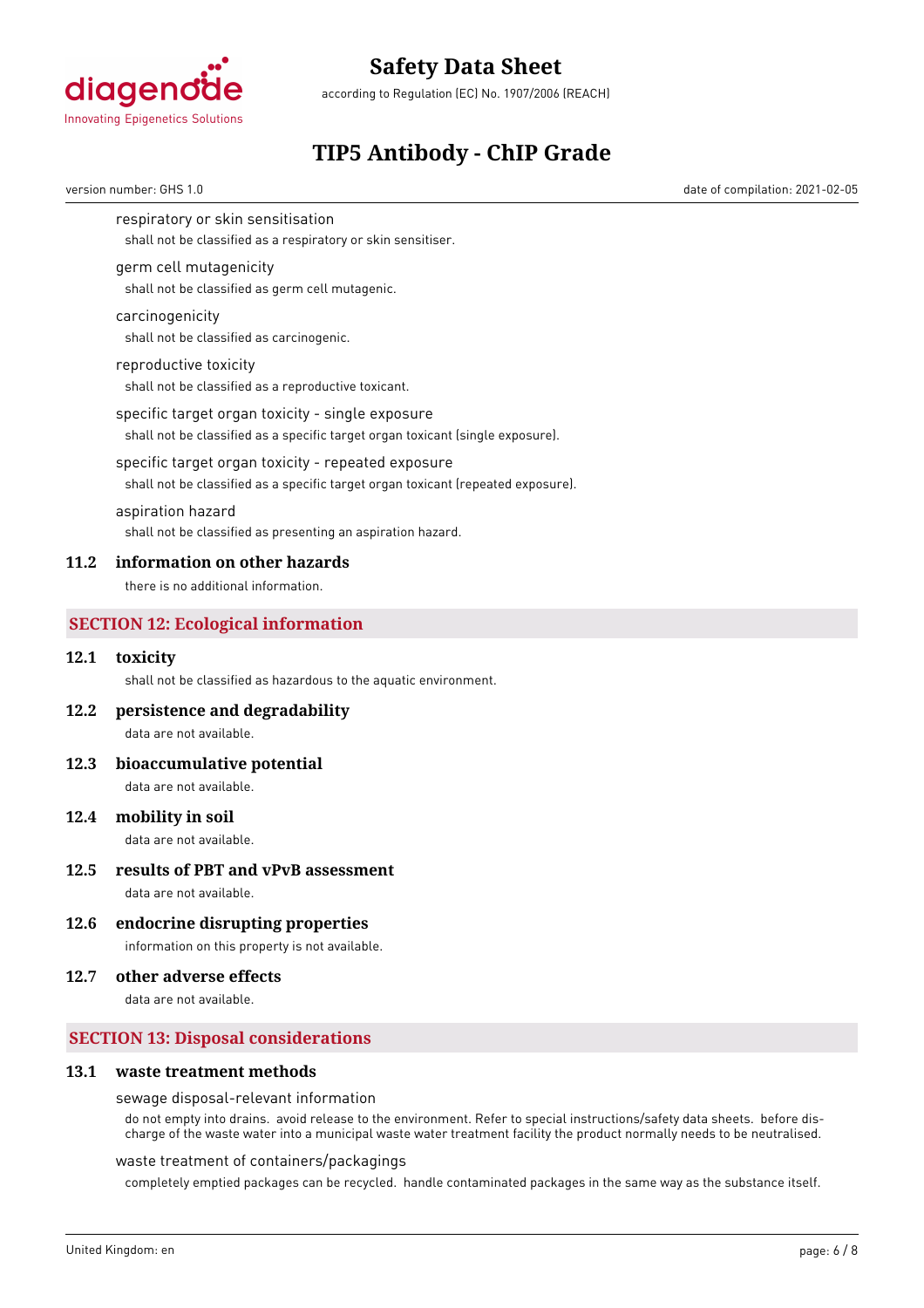

according to Regulation (EC) No. 1907/2006 (REACH)

# **TIP5 Antibody - ChIP Grade**

version number: GHS 1.0 date of compilation: 2021-02-05

#### **remarks**

please consider the relevant national or regional provisions. waste shall be separated into the categories that can be handled separately by the local or national waste management facilities.

# **SECTION 14: Transport information**

- **14.1 UN number or ID number 14.1 UN number** not subject to transport regulations
- **14.2 IN proper shipping name** not assigned
- **14.3 transport hazard class(es)** none
- **14.4 packing group** not assigned
- 

**14.5 environmental hazards non-environmentally hazardous acc. to the danger**ous goods regulations

### **14.6 special precautions for user** there is no additional information.

# **14.7 maritime transport in bulk according to IMO instruments**

the cargo is not intended to be carried in bulk.

### **Information for each of the UN Model Regulations**

# **transport of dangerous goods by road, rail and inland waterway (ADR/RID/ADN) - additional information**

not assigned

# **International Maritime Dangerous Goods Code (IMDG) - additional information** not subject to IMDG.

# **International Civil Aviation Organization (ICAO-IATA/DGR) - additional information** not subject to ICAO-IATA.

# **SECTION 15: Regulatory information**

# **15.1 safety, health and environmental regulations/legislation specific for the substance or mixture**

#### **15.2 Chemical Safety Assessment**

chemical safety assessments for substances in this mixture were not carried out.

# **SECTION 16: Other information**

#### **abbreviations and acronyms**

| abbr.      | descriptions of used abbreviations                                                                                                                                                                                            |
|------------|-------------------------------------------------------------------------------------------------------------------------------------------------------------------------------------------------------------------------------|
| <b>ADN</b> | Accord européen relatif au transport international des marchandises dangereuses par voies de navigation<br>intérieures (European Agreement concerning the International Carriage of Dangerous Goods by Inland Water-<br>ways) |
| <b>ADR</b> | Accord européen relatif au transport international des marchandises dangereuses par route (European Agree-<br>ment concerning the International Carriage of Dangerous Goods by Road)                                          |
| CLP        | Regulation (EC) No 1272/2008 on classification, labelling and packaging of substances and mixtures                                                                                                                            |
| <b>DGR</b> | Dangerous Goods Regulations (see IATA/DGR)                                                                                                                                                                                    |
| <b>GHS</b> | "Globally Harmonized System of Classification and Labelling of Chemicals" developed by the United Nations                                                                                                                     |